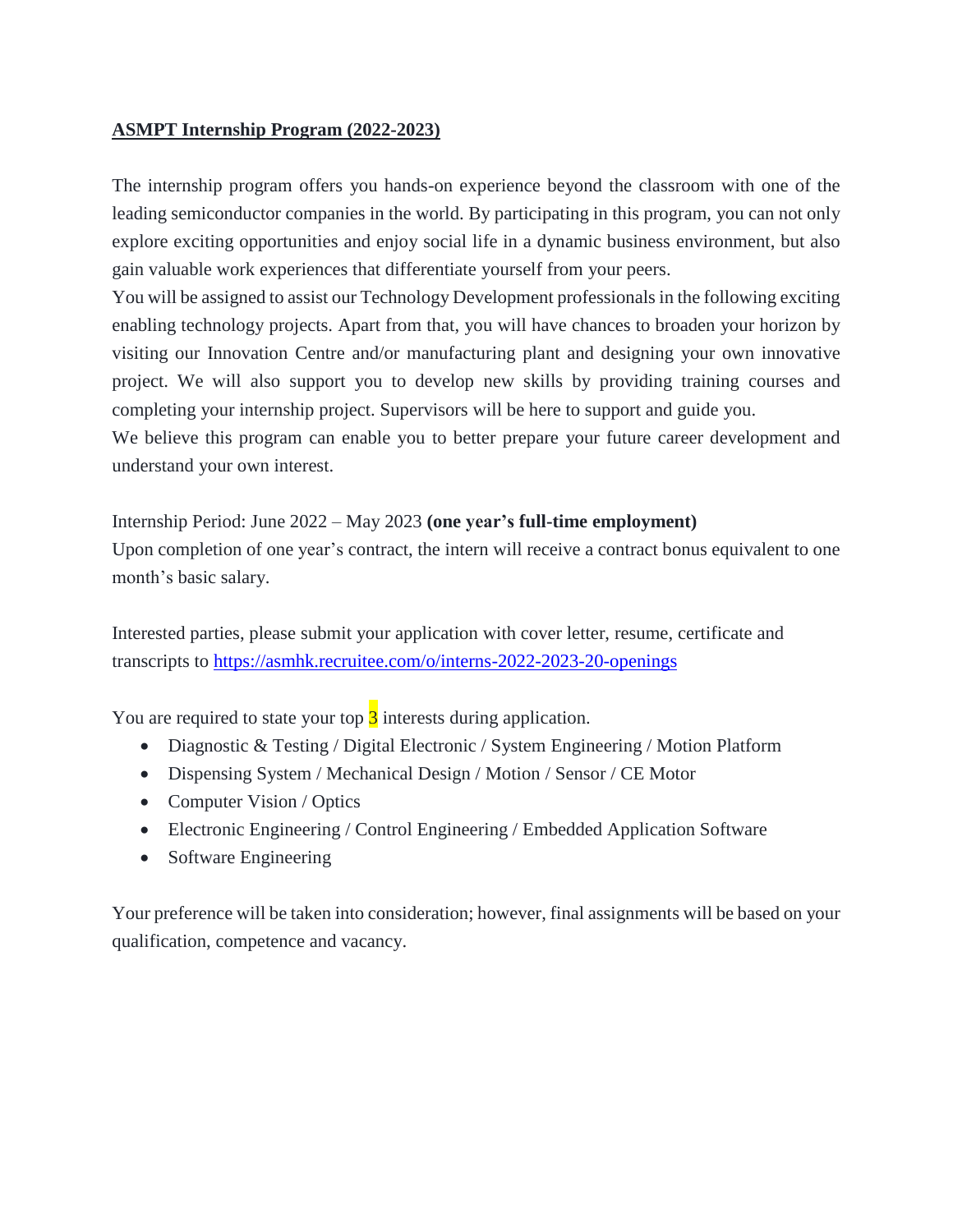**1. Diagnostic & Testing / Digital Electronic / System Engineering / Motion Platform** Responsibilities:

- Participate in test methodology development, test framework development and support; execute test software development cycle to create scalable and optimized test software; provide expertise in managing, planning, constructing and executing system testing; demonstrate the ability to cope with growing complexity and creativity in design by thinking outside the box to determine the best way to test the system;
- Develop and support digital controller board (including board design, FPGA firmware development, etc), conduct digital controller board test flow and assist in test program development; and
- Participate in software development on Motion control platform (embedded system).

### Requirements:

- Year 2-3 undergraduates from Mechanical Engineering / Mechatronics / Automation/ Electronics / Electrical Engineering / EEE / Manufacturing Engineering / Industrial Engineering / Software Engineering / Computer Engineering / Computer Science / Information Engineering / Information Technology / Information Systems or relevant disciplines; and
- For Diagnostic & Testing team, it would be an advantage if the candidate possesses knowledge of C# programming and/or Labview in Microsoft Windows platform.
- For System Engineering and Motion Platform team, the candidate should possess good knowledge of C++ and C# programming in Microsoft Windows platform; knowledge of database technologies (e.g. MSSQL, MySQL) and web programming (e.g. PHP and JavaScript); knowledge in Python will be an advantage.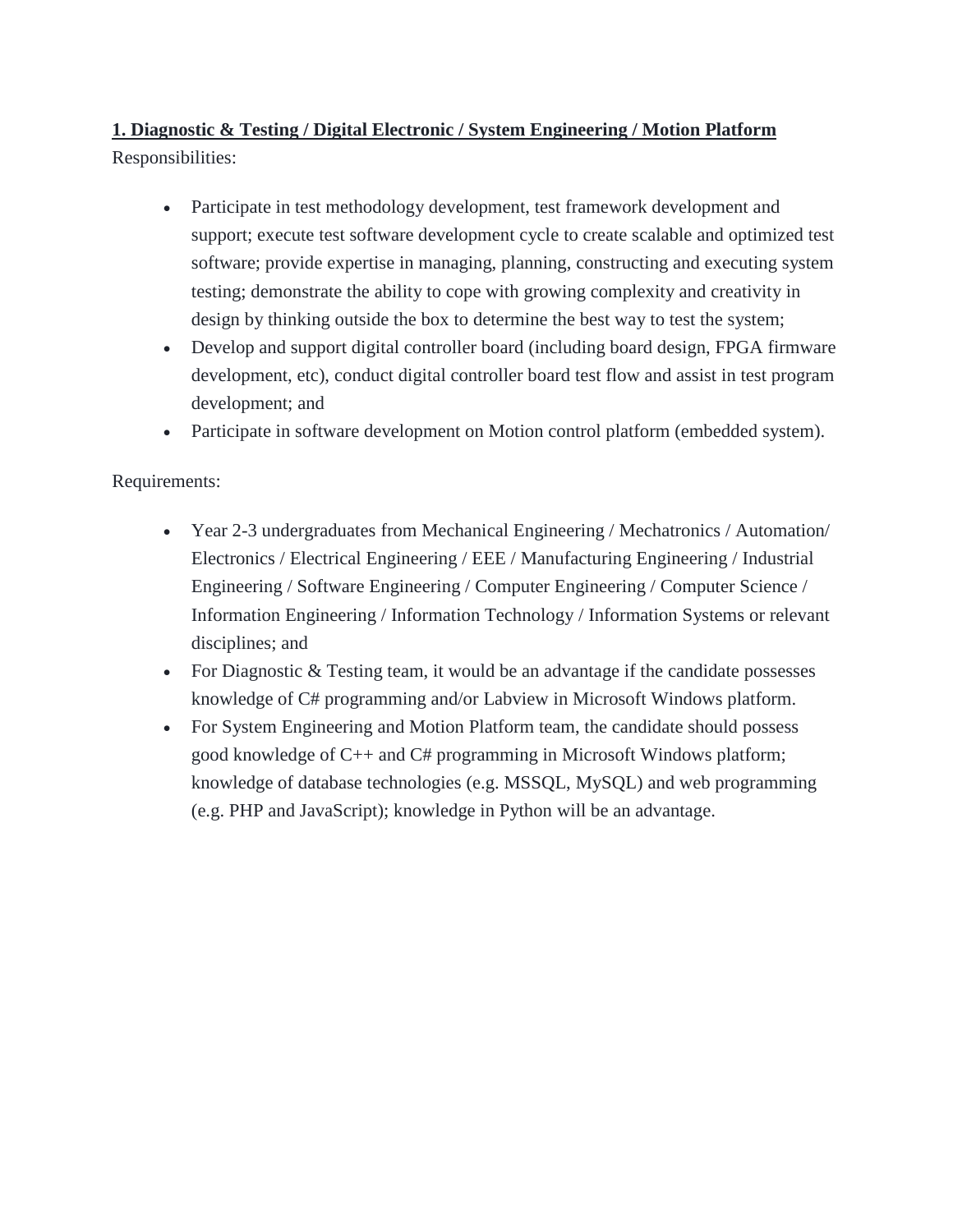# **2. Dispensing System / Mechanical Design / Motion / Sensor / CE Motor**

Responsibilities:

- Assist in mechanical development, test Jig design preparation, prototype measurement and qualification, data collection as well as analysis;
- Participate in electromagnetic sensor development, MCU programming, electronics circuit development, prototype measurement and qualification, data collection and analysis;
- Conduct motion system construction, tuning and evaluation, electronics circuit development, prototype measurement and qualification as well as web page development and maintenance;
- Support CE motor projects and mechanical test jig development;
- Support optics project and mechanical test jig development (need to go to China Plant once per week); and
- Support motor project support, mechanical test jig development and CE motor project support (need to go to China Plant once per week).

## Requirements:

 Year 2-3 undergraduates from Mechanical Engineering / Mechatronics / Automation / Electronics / Electrical Engineering / Computer Engineering / Applied Physics or relevant disciplines.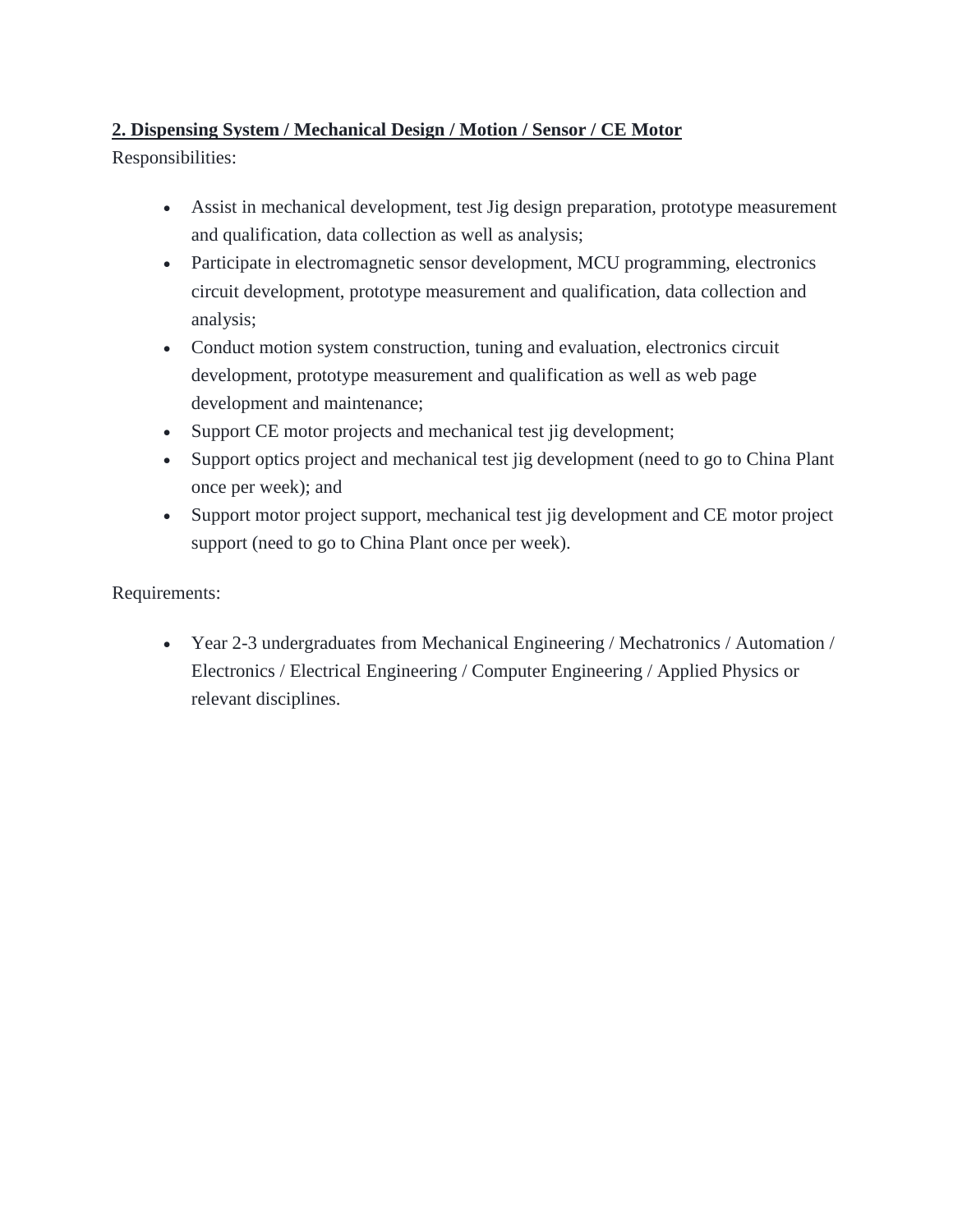# **3. Computer Vision Algorithms & Application / Vision Platform R&D**

Responsibilities:

- Develop image processing algorithms and 3D computer vision system;
- Train deep learning models and design convolution neural networks;
- Gather user requirements to define system functionality and write well-designed, testable and efficient code;
- Evaluate advanced image processing platforms, imaging and lighting effects;
- Build a Continuous Integration System, develop graphical data analysis tools as well as general-purpose software modules;
- Study diagnostic optical performance, simulate imaging and lighting effects and design precision optics systems;
- Develop high resolution cameras and its peripherals and diagnostic hardware systems; and
- Assist in circuit design, MCU and FPGA programming, new product testing and debugging.

Requirements:

- Year 2-3 undergraduates from Automation / Information Technology / Information Systems / Computer Engineering / Computer Science / Electronics / Software Engineering / Physics / Mathematics or relevant Engineering disciplines; and
- It would be an advantage if the candidate possesses good knowledge of  $C/C++$ programming or familiar with electronic design, strong in analytical and troubleshooting skills in hardware and firmware issues.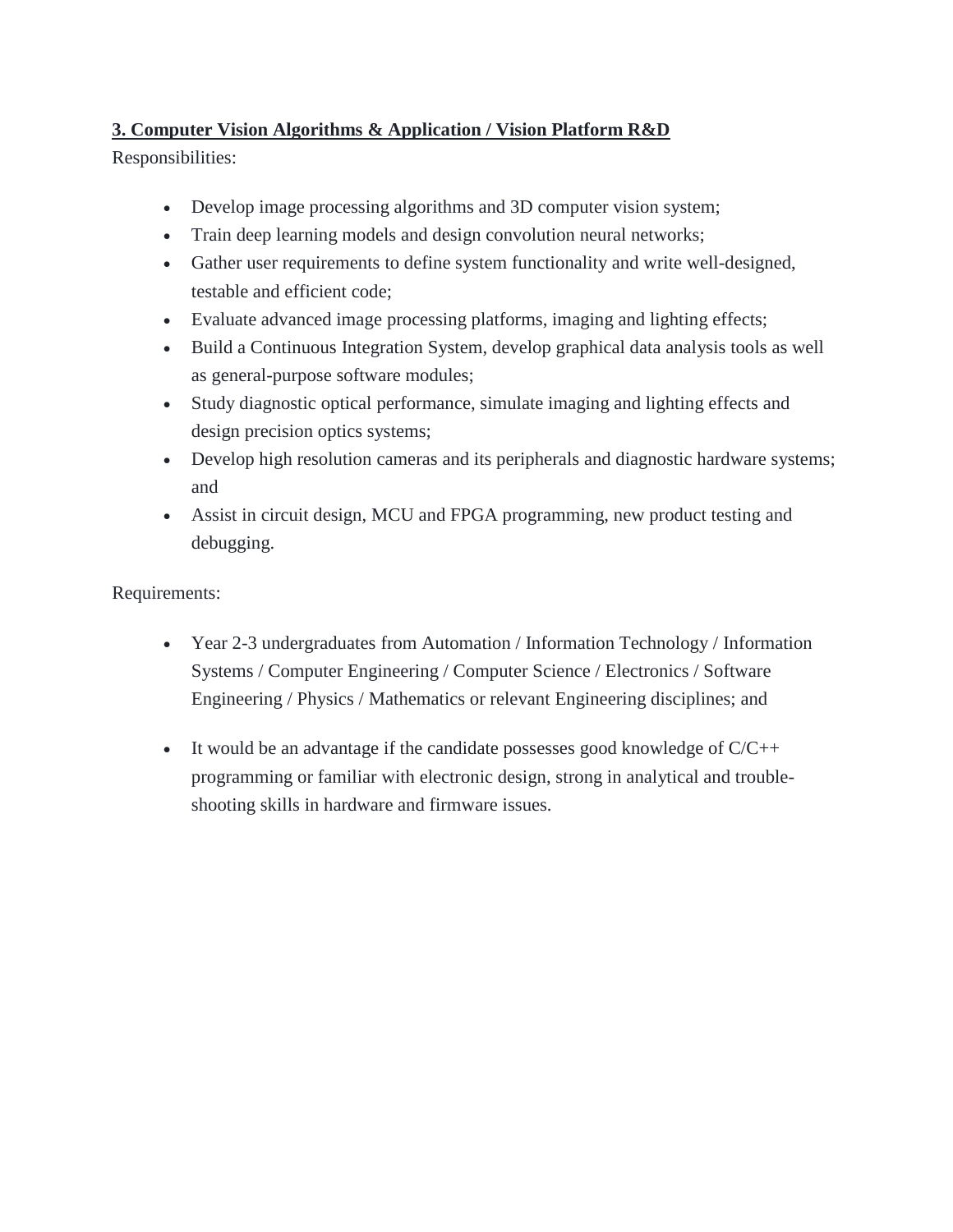# **4. Electronic Engineering / Control Engineering / Embedded Application Software** Responsibilities:

- Assist the development of motion / electronics system (power drive and power supplies) involving testing, setup, repairing and measurement; with occasional involvement in firmware and test program development;
- Support control system tool development and maintenance, tuning control parameters, trouble-shooting and problem solving for motion system; and
- Design and deploy software and firmware for real time embedded control applications; provide technical expertise and solution to semiconductor equipment products and field for deployment of real time embedded controllers developed.

## Requirements:

- Year 2-3 undergraduates from Mechanical Engineering / Electronic Engineering / Computer Engineering or relevant disciplines; and
- For Electronic Engineering team, it would be an advantage if the candidate possesses project experience on MCU / FPGA / SoC; project experience on analog or power electronic circuit; knowledge on motor control, analog electronic and switch mode power supplies.
- For Control Engineering team, the candidate should possess knowledge in basic control theory (e.g. PID control, frequency domain system identification, etc); knowledge in Matlab and Simulink; knowledge in machine learning; knowledge in Python coding will be an advantage.
- For Embedded Application Software team, the candidate is good to have knowledge in micro-controller, C/C++/C# programming language and control strategy; knowledge in multi-threading and object-oriented programming is an advantage.